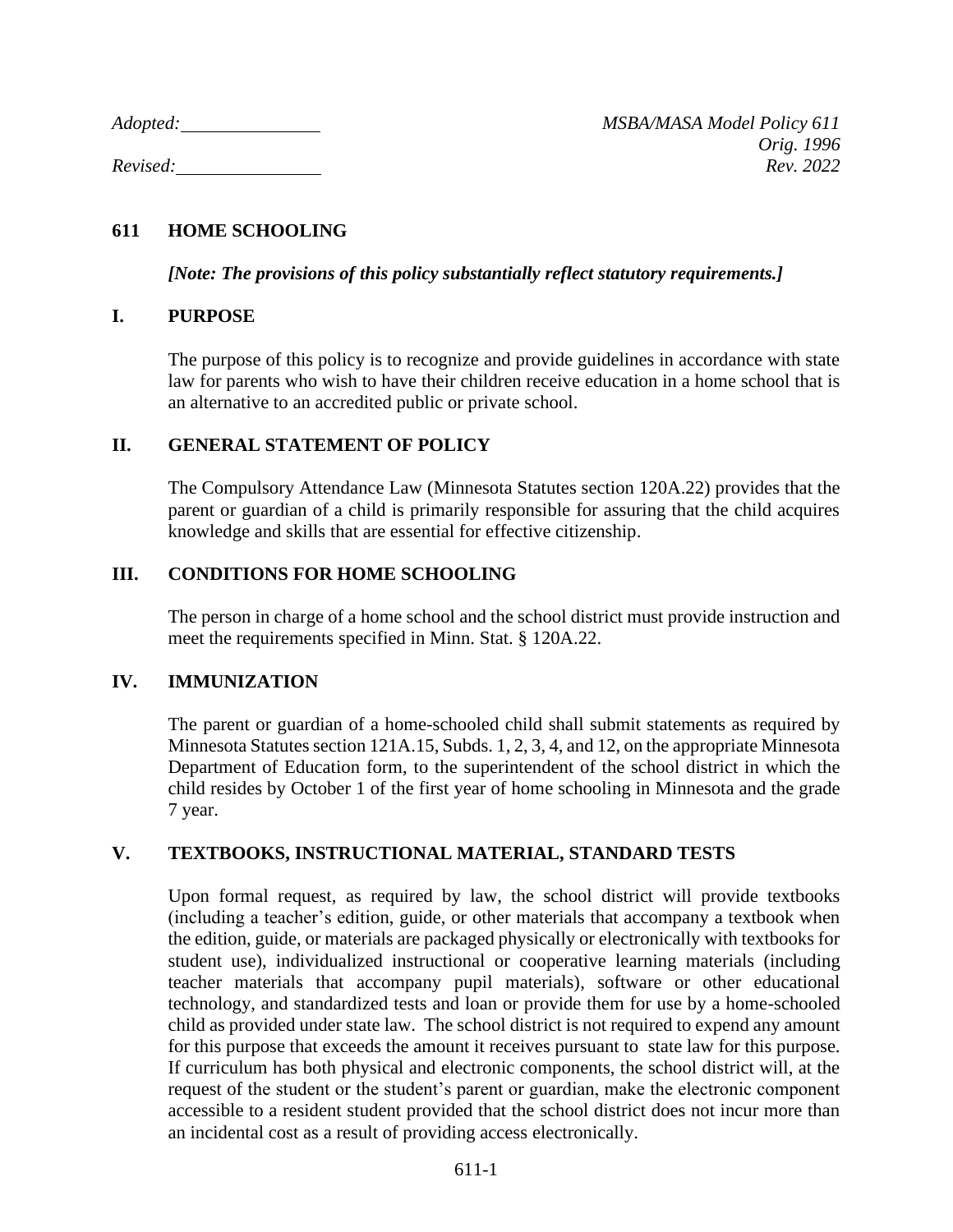# **VI. PUPIL SUPPORT SERVICES**

Upon formal request, as required by law, the school district will provide pupil support services in the form of health services and counseling and guidance services to a homeschooled child as provided under state law. The school district is not required to expend an amount for any of these purposes that exceeds the amount it receives pursuant to state law.

# **VII. EXTRACURRICULAR ACTIVITIES**

Resident pupils who receive instruction in a home school (in which five or fewer students receive instruction) may fully participate in extracurricular activities of the school district on the same basis as other public school students.

## **VIII. SHARED TIME PROGRAMS**

Enrollment in class offerings of the school district.

- A. A home-schooled child who is a resident of the school district may enroll in classes in the school district as a shared time pupil on the same basis as other nonpublic school students. The provisions of this policy shall not be determinative of whether the school district allows the enrollment of any pupils on a shared-time basis.
- B. The school district may limit enrollment of shared-time pupils in such classes based on the capacity of a program, class, grade level, or school building. The school board and administration retain sole discretion and control over scheduling of all classes and assignment of shared time pupils to classes.

*[Note: The provisions of Article VIII. - Shared Time Programs do not determine whether Shared Time Programs should be offered to any pupil. However, home-schooled children are required to be treated the same as all other nonpublic school children.]*

### **IX. OPTIONAL COOPERATIVE ARRANGEMENTS**

### A. Activities

1. Minnesota State High School League-sponsored activities (in which six or more students receive instruction in the home school or the home school students are not residents of the school district).

A home school that is a member of the Minnesota State High School League may request that the school district enter into a cooperative sponsorship arrangement as provided in Minnesota State High School League bylaws. The approval of such an arrangement shall be at the discretion of the school board.

a. The home school must become a member of the Minnesota State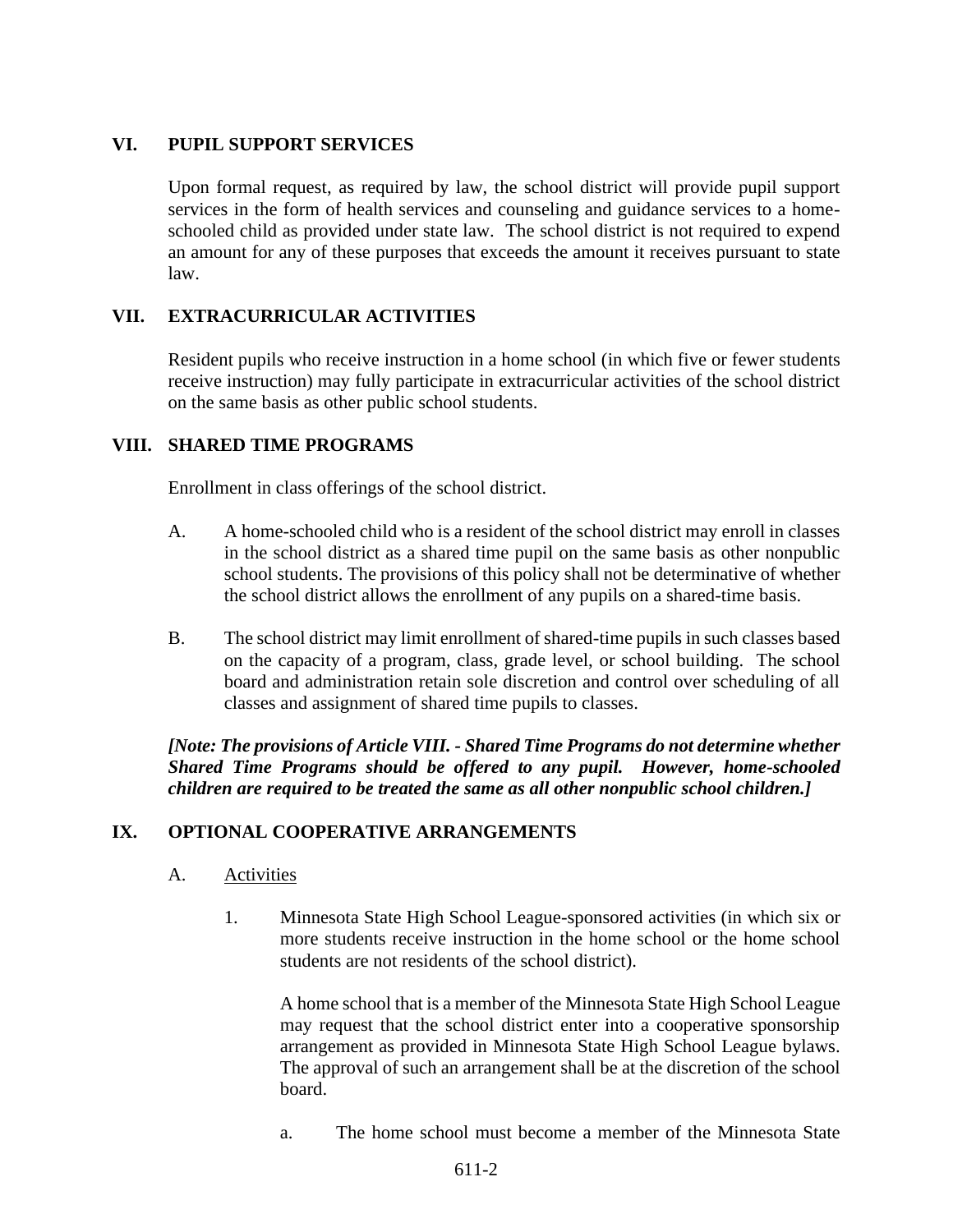High School League in accordance with the rules of the Minnesota State High School League.

- b. The home school is solely responsible for any costs or fees associated with its application for and/or subsequent membership in the Minnesota State High School League.
- c. The home school is responsible for any and all costs associated with its participation in a cooperative sponsorship arrangement as well as any school district activity fees associated with the Minnesota State High School League activity.
- 2. Non-Minnesota State High School League activities in which six or more students receive instruction in the home school.

A home-schooled child may participate in non-Minnesota State High School League activities offered by the school district upon application and approval from the school board to participate in the activity and the payment of any activity fees associated with the activity. However, home school students may not be charged higher activity fees than other public school students. An approval shall be granted at the discretion of the school board.

### B. Transportation Services

- 1. The school district may provide nonpublic nonregular transportation services to a home-schooled child.
- 2. The school board of the school district retains sole discretion and control and management of scheduling routes, establishment of the location of bus stops, manner and method of transportation, control and discipline of school children, and any other matter relating to the provision of transportation services.

| <b>Legal References:</b> | Minn. Stat. § 120A.22 (Compulsory Instruction)                           |
|--------------------------|--------------------------------------------------------------------------|
|                          | Minn. Stat. $\S$ 120A.24 (Reporting)                                     |
|                          | Minn. Stat. § 120A.26 (Enforcement and Prosecution)                      |
|                          | Minn. Stat. § 121A.15 (Health Standards; Immunizations; School Children) |
|                          | Minn. Stat. § 123B.36 (Authorized Fees)                                  |
|                          | Minn. Stat. § 123B.41 (Definitions)                                      |
|                          | Minn. Stat. § 123B.42 (Textbooks; Individual Instruction or Cooperative  |
|                          | Learning Material; Standard Tests)                                       |
|                          | Minn. Stat. § 123B.44 (Provision of Pupil Support Services)              |
|                          | Minn. Stat. § 123B.49 (Extracurricular Activities; Insurance)            |
|                          | Minn. Stat. § 123B.86 (Equal Treatment - Transportation)                 |
|                          | Minn. Stat. § 123B.92 (Transportation Aid Entitlement)                   |
|                          | Minn. Stat. § 124D.03 (Enrollment Options Program)                       |
|                          | Minn. Rules Ch. 3540 (Nonpublic Schools)                                 |